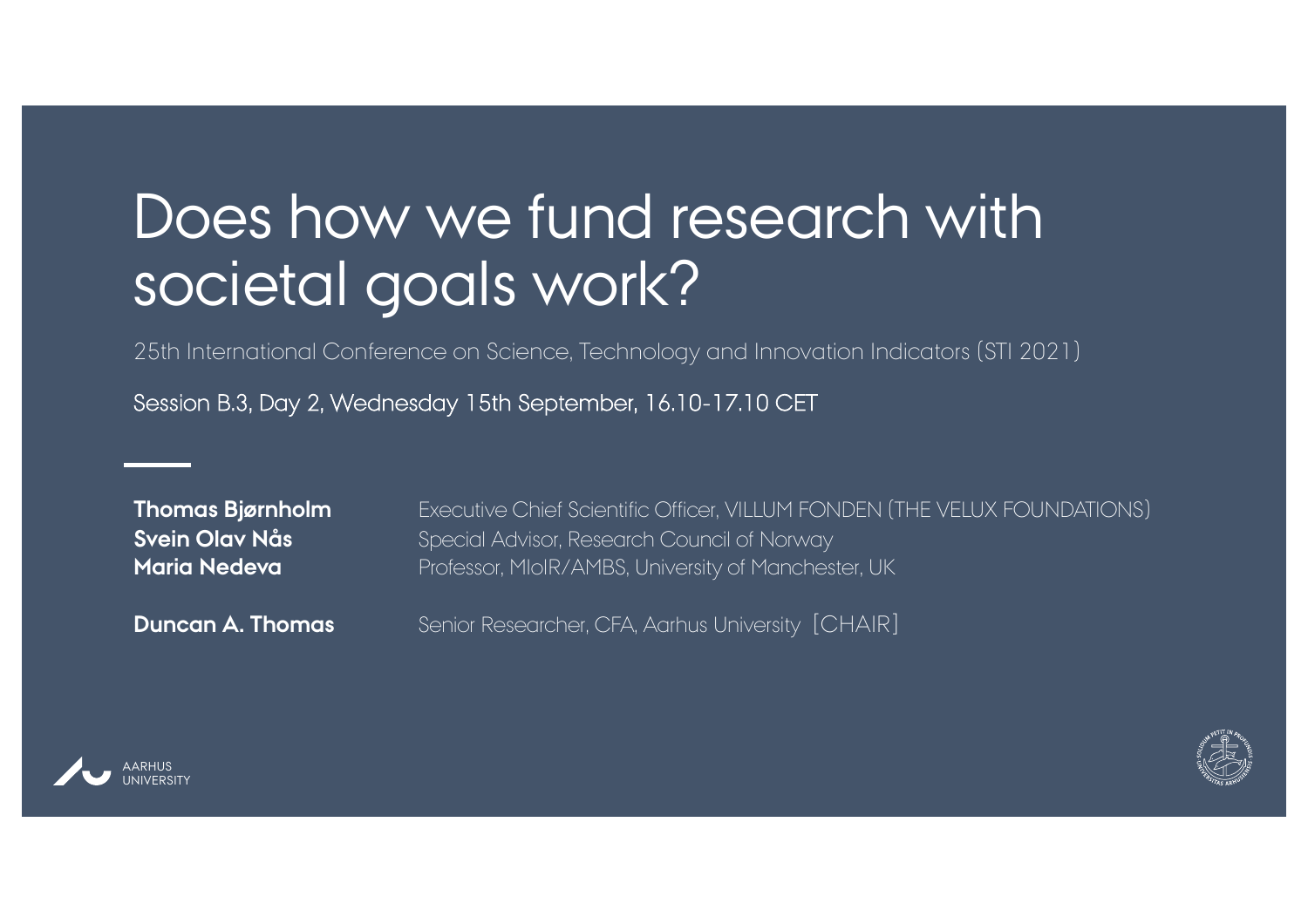## **Context**

- Funding in many fields can now be **complicated** and **mixed**
- **Hybrid** aims and objectives not only clear cut funding programmes
- Enabling research **with societal goals** a greater priority

## **Challenges**

- How far should **funders** go to support societal goals?
	- At programme design, early stages?
	- Steering during review of proposals?
	- Participating (more) in funded research?
	- More monitoring and checking compliance with agreed goals?
	- Proactively work with other funders? (synergy for researchers supported by multiple funders)
	- NOT intervening at all with any 'restrictions' for researchers?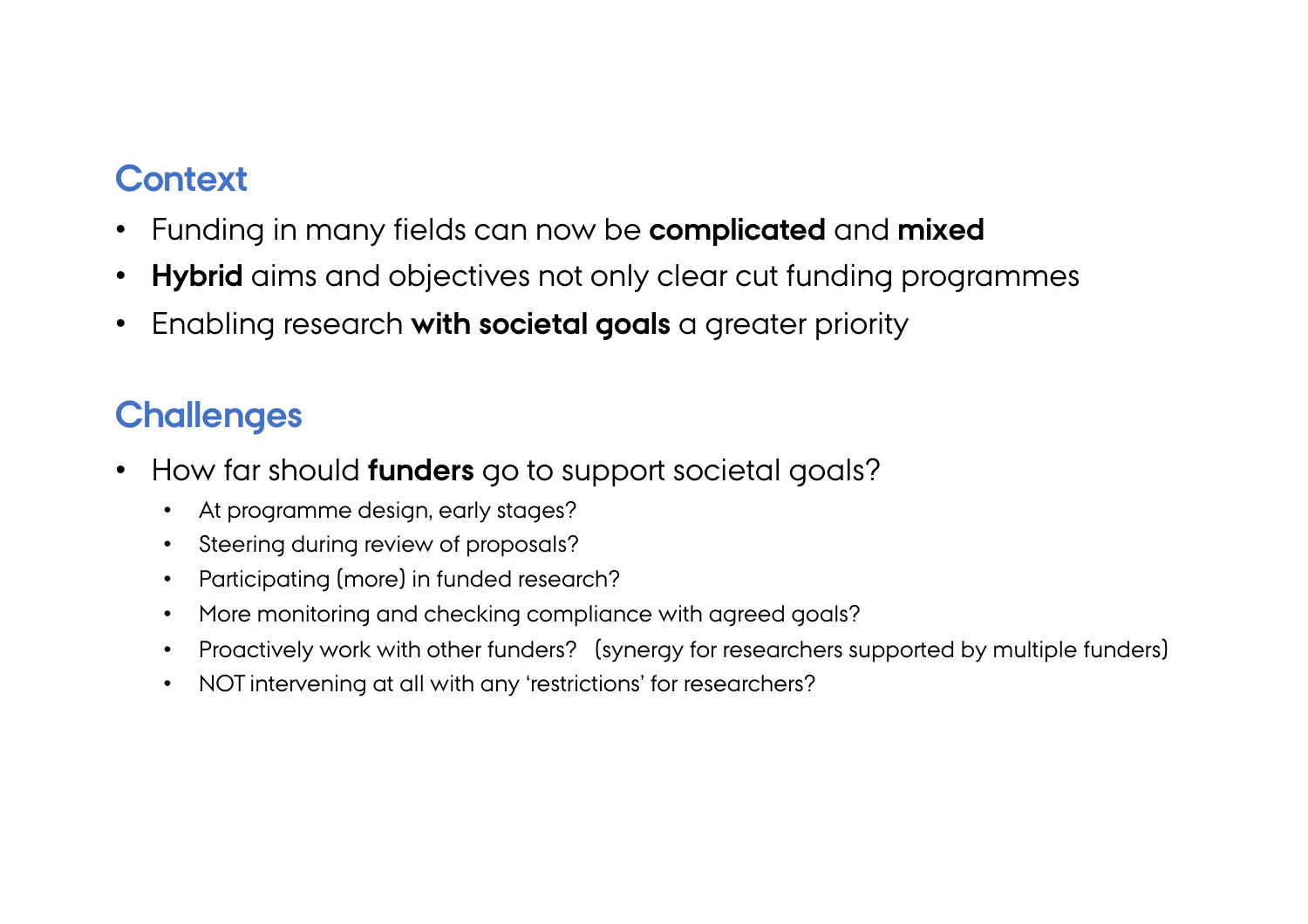## **Key ways societal goals can be 'targeted' in funding**

- Require certain network(s) interdisciplinarity and/or transdisciplinarity
- Specify practices the research problem(s) and/or output orientation(s)